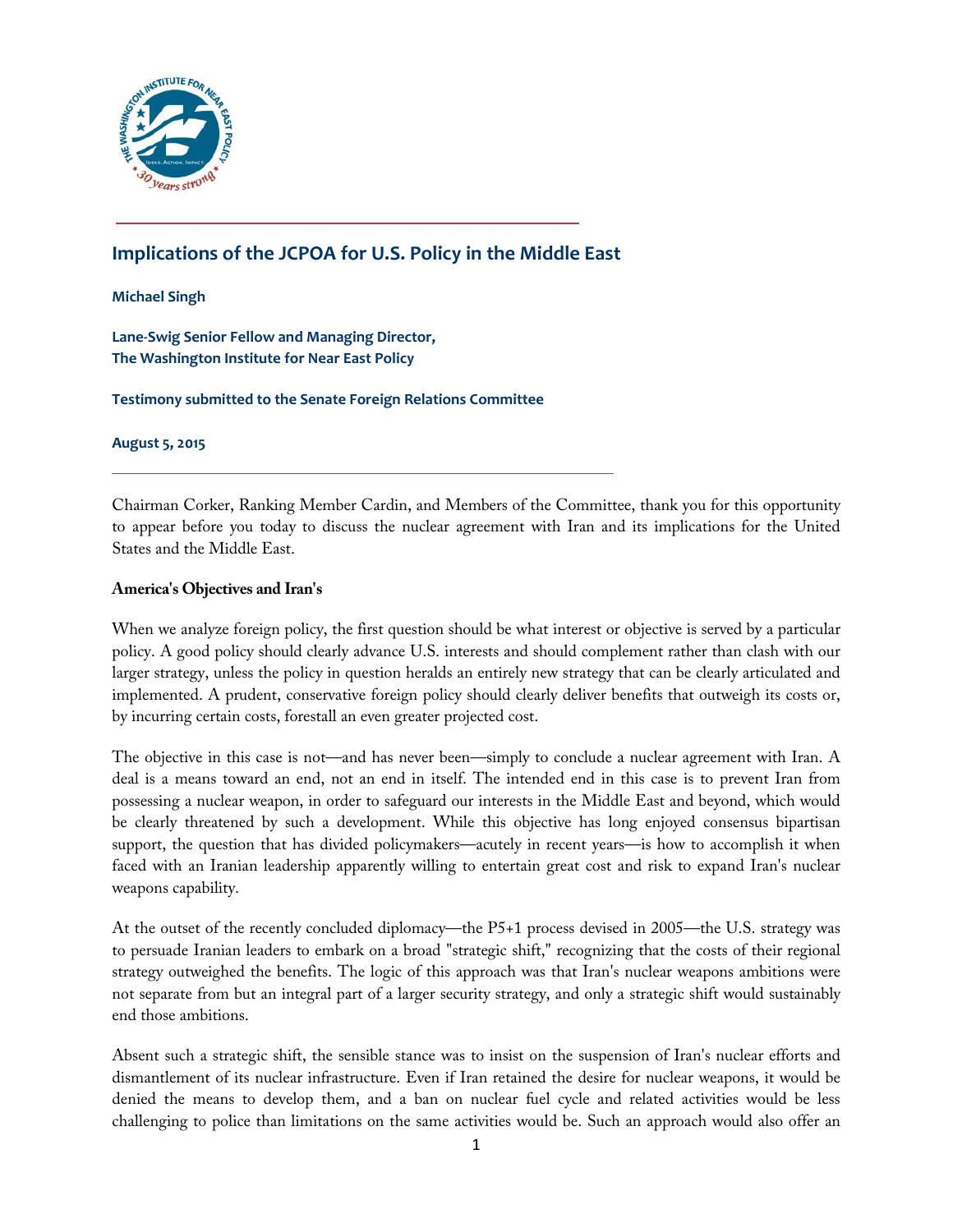appealing symmetry—the dismantling of Iran's nuclear fuel cycle infrastructure and related activities in exchange for the dismantling of sanctions.

Absent such dismantling, the most sensible approach would have been to deny Iran at least those elements of its nuclear program most essential to retaining the option to build a nuclear weapon in the future—to deny it a nuclear weapons capability, practically speaking. Yet retaining that option appears to have been a key Iranian objective in these negotiations.

Iran's negotiating positions over the past decade-plus of nuclear talks suggest a twofold objective: securing the removal of sanctions while retaining a nuclear weapons capability. While Iran has throughout the negotiations proven willing to brook temporary limitations on certain nuclear activities, it has steadfastly refused to consider steps—for example, forgoing advanced enrichment R&D, providing access to suspected weaponization sites and scientists, or accepting limitations on missile activities or permanent constraints of any kind—that would foreclose the future development of a nuclear weapon.

Indeed, Iran's behavior makes little sense absent a desire for nuclear weapons. It can obtain reactor fuel from abroad, as do most countries that utilize nuclear energy. Furthermore, an indigenous fuel cycle is marginal to Iran's energy security, given its rich endowment of fossil fuels. Rather, it is Iran's secret pursuit of that fuel cycle and other nuclear weapons-applicable technology that has proven a greater threat to its energy security in the form of sanctions on its hydrocarbon, financial, and other sectors.

## **Assessing the Nuclear Accord**

It is instructive to assess the extent to which the agreement advances the U.S. and Iranian objectives described above. Nuclear weapons development requires three lines of action—fuel fabrication, weaponization, and development of a delivery vehicle. It also presumably requires secrecy, since being caught at the task would entail risk of a military response.

When it comes to *fuel fabrication*, the nuclear agreement leaves Iran in possession of a full nuclear supply chain from uranium mining to enrichment, and also leaves in place the heavy water reactor at Arak. These are subject to various temporary restrictions—Iran agrees to cap the number and type of centrifuges installed, the level to which it enriches, and the amount of low-enriched uranium it stockpiles, and converts its heavy water reactor at Arak to avoid producing weapons-grade plutonium. It also agrees not to build new enrichment, heavy water, and reprocessing facilities.

Two points stand out as most concerning, however: Iran is permitted to continue research and development on advanced centrifuges and to begin deploying such centrifuges after just eight and a half years. Because such centrifuges are designed to enrich uranium much more efficiently than Iran's existing "IR-1" centrifuges, they are far better suited to a covert weapons-development effort—far fewer of them, operating for less time, would be required to produce weapons-grade fuel. Second, the restrictions described above phase out ten to fifteen years from now, meaning that at that time Iran would face few technical impediments to reducing its breakout time substantially.

When it comes to *weaponization*, the agreement commits Iran not to "engage in activities, including at the R&D level, which could contribute to the development of a nuclear explosive device."[1](#page-1-0) But the question is how Iran's adherence to this commitment can be verified, especially since such activities tend to be secretive by their very nature. Indeed, International Atomic Energy Agency (IAEA) reporting suggests that Iran has already

l

<span id="page-1-0"></span><sup>&</sup>lt;sup>1</sup> Joint Comprehensive Plan of Action, part C, para 16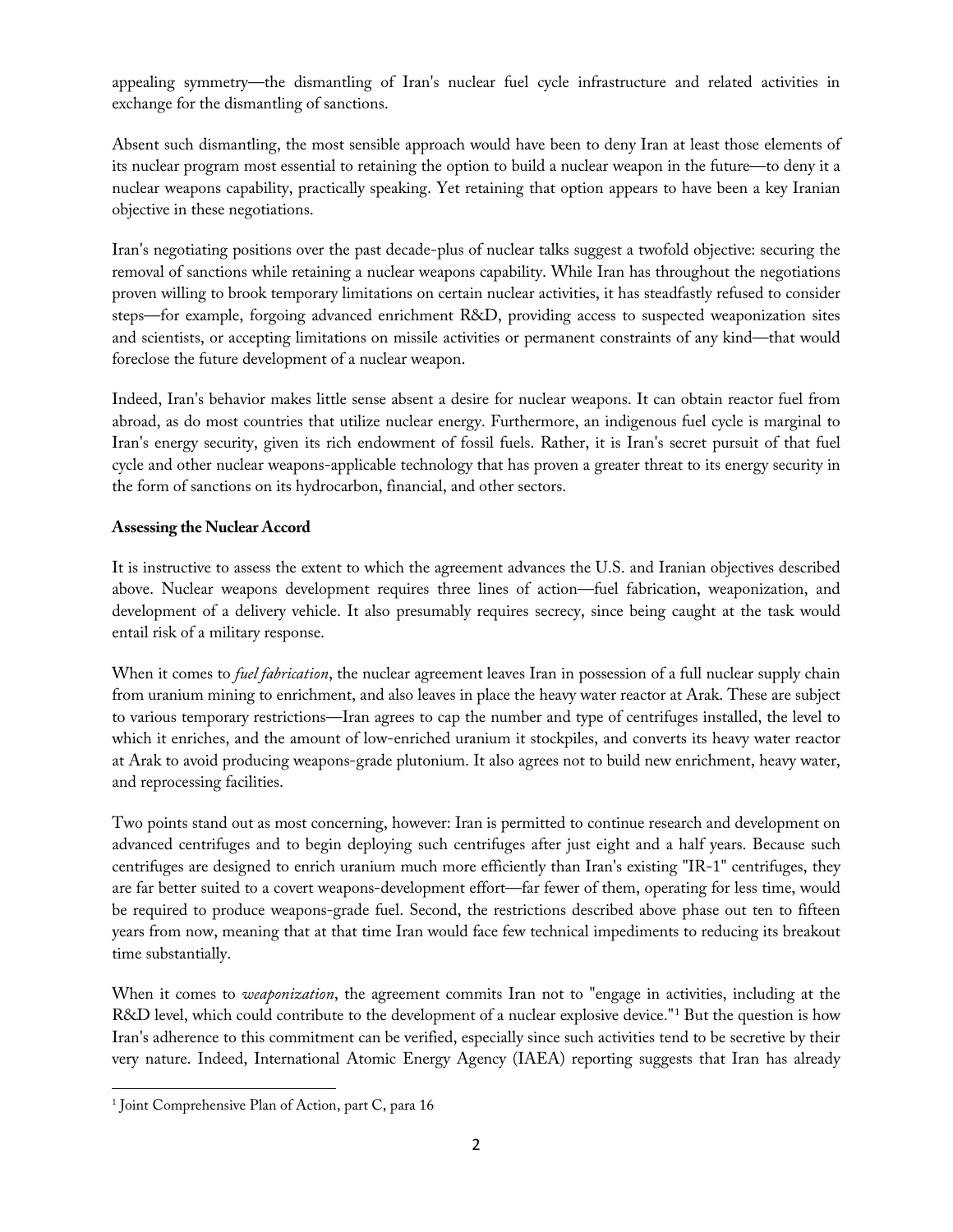engaged in various "activities related to the development of a nuclear explosive device,"<sup>[2](#page-2-0)</sup> part of what the IAEA terms the "possible military dimensions" (PMD) of Iran's nuclear program.

Many analysts have urged that Iran be required as part of any agreement to disclose the extent of its past (and possibly ongoing) weaponization and other clandestine nuclear efforts so that inspectors understand what progress Iran made, and provide the IAEA with the necessary access to ensure that such efforts are not resumed. The agreement does not appear to meet these criteria. It does not specify that inspectors must be given access to weapons-related sites and personnel, or that full disclosure of past weaponization and other clandestine nuclear work is required for the agreement's implementation to proceed. Without such provisions, I do not believe we can have confidence that Iran's work on nuclear weapons will not be resumed (perhaps by elements of Iran's security apparatus, and perhaps even without the knowledge of the civilian officials with whom inspectors interact) or even that it has ceased.

In the area of *delivery vehicles*, the agreement contains no limitations whatsoever as far as I can tell. Iran is not required to limit its ballistic missile development and testing, nor does the list of "activities which could contribute to the design and development of a nuclear explosive device" from which Iran agrees to refrain in Annex I of the agreement include any mention of missile reentry vehicles, despite their inclusion in the IAEA's accounting of PMD. Indeed, the binding ban on Iran "undertak[ing] any activity related to ballistic missiles capable of delivering nuclear weapons, including launches using ballistic missile technology"[3](#page-2-1) contained in UN Security Council Resolution 1929, is replaced with nonbinding, hortatory language<sup>[4](#page-2-2)</sup> in UN Security Council Resolution 2231.

The effect of this shift is that as of "Implementation Day" of the nuclear accord, Iran will not be barred from conducting ballistic missile launches or pursuing nuclear-capable ballistic missiles, which are an essential part of any modern nuclear weapons program. This concern has even been voiced in the past by Russian officials. In 2008, following a failed Iranian missile test, then-Deputy Foreign Minister Aleksandr Losyukov said the test added "to general suspicions of Iran regarding its potential desire to build nuclear weapons."[5](#page-2-3) When sanctions on Iran's ballistic missile program are lifted in eight years, it will also be able to receive foreign assistance, which has been described in the past by U.S. officials as essential to its ability to produce intercontinental ballistic missiles (ICBMs). While some U.S. secondary sanctions on missile cooperation with Iran will remain in place, these are insufficiently robust to deter Iran's likely partners.

Taken together, these weaknesses suggest that the agreement will permit Iran to retain the option to build a nuclear weapon in the future. Indeed, the agreement could be seen as a means by which Iran buys time to perfect, in some cases with international assistance, the technologies—advanced centrifuges, weaponization, and long-range ballistic missiles—required to build a nuclear weapon in the future. In my view, this is not by accident—Iran's "redlines" seem to have been designed to shape this outcome, implying again that Iran's purpose in the talks has been to obtain sanctions relief while retaining or even improving its nuclear weapons capability.

The strength of the agreement must instead rest, then, on our ability to detect and deter any such weaponsdevelopment effort, whether covert or overt. Unfortunately, the inspection mechanism in the accord does not appear up to this task. While robust monitoring will be in place at declared sites, the U.S. intelligence community assessed in 2007 that Iran "probably would use covert facilities—rather than its declared nuclear

l

<span id="page-2-1"></span><span id="page-2-0"></span><sup>&</sup>lt;sup>2</sup> IAEA GOV/2011/65<br><sup>3</sup> UN Security Council Resolution 1929, op9

<span id="page-2-2"></span><sup>&</sup>lt;sup>4</sup> UN Security Council Resolution 2231, Annex B, para 3

<span id="page-2-3"></span><sup>5</sup> "Iran: Russia Says New Rocket Raises Nuclear 'Suspicions,'" Associated Press, February 7, 2008.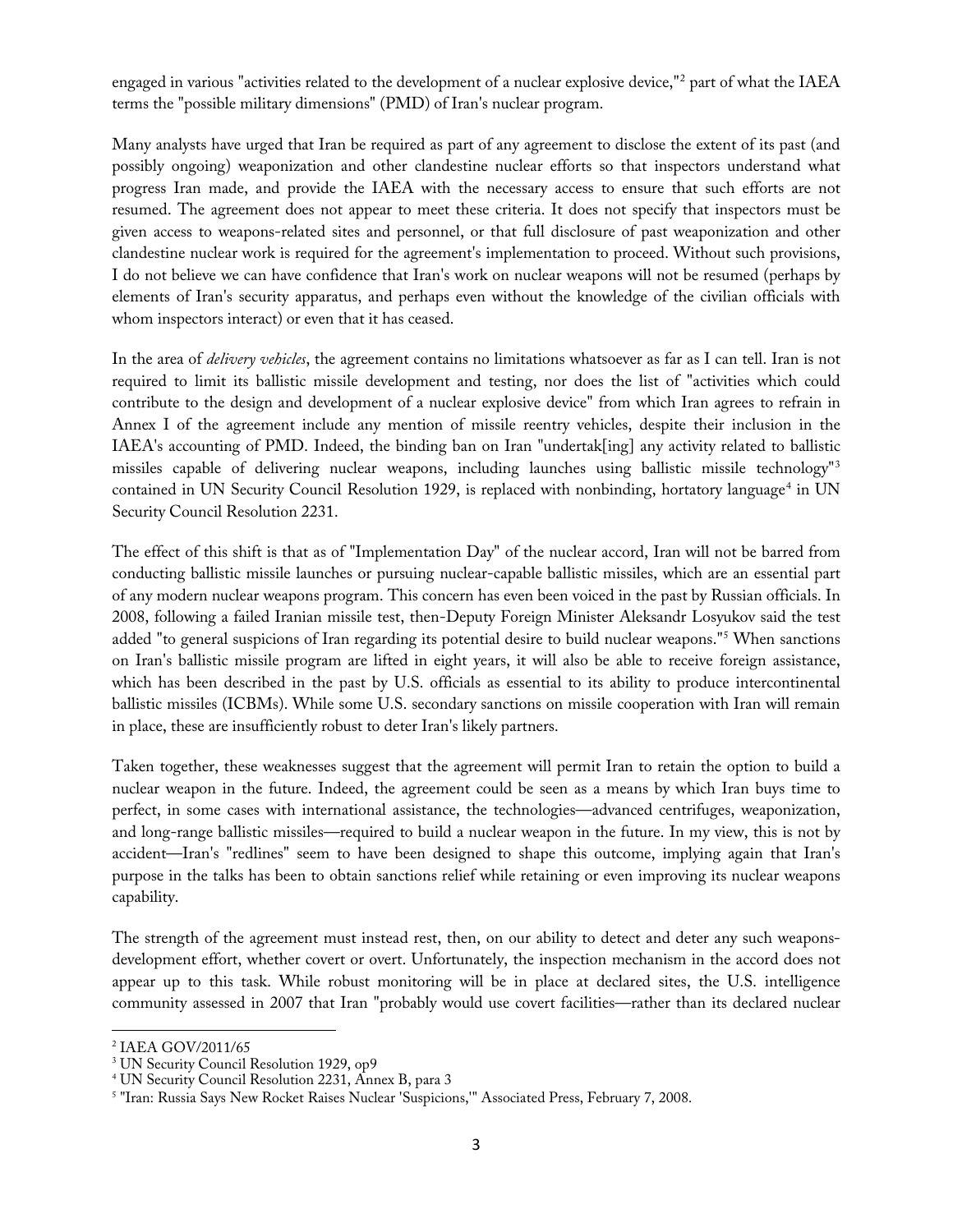sites—for the production of highly-enriched uranium for a weapon."[6](#page-3-0) The agreement does not, however, permit inspectors anything approaching unfettered access to suspect sites.

Rather, after an indefinite back-and-forth with Iran regarding suspicious activity, the IAEA could formally request access to a site, which would initiate a deliberative process lasting as many as twenty-four days. If, however, Iran continued to deny inspectors access at the end of this period, the matter might not be resolved for another thirty to sixty-five days—bringing the delay to fifty-four to eighty-nine days—or even longer if any of these periods were extended by consensus of a "Joint Commission" consisting of Iran, the EU, and the P5+1. This is far too long a delay to permit inspectors to do their jobs effectively.

Combined with Iran potentially not being required to disclose and provide access to PMD-related sites, personnel, and documentation, and a missile program that is not subject to inspection at all to my knowledge, the result is an inspection regime that falls short of what is necessary to detect covert nuclear activity. This inadequacy is compounded by the fact that Iran's breakout time even at declared sites could potentially diminish to near zero once the restrictions on its enrichment- and reprocessing-related activities phase out in ten to fifteen years, rendering it practically improbable to halt a breakout attempt even with monitoring in place.

The inspection regime is further undermined by the agreement's enforcement mechanism. The only remedy for noncompliance—whether the refusal of access to inspectors by Iran or any other violation—is the termination of the accord and the reimposition of previous UN resolutions, in which case Iran has asserted that it would consider its obligations under the agreement null and void. The implication is that small violations of Iran's obligations are likely to go unpunished, and access requests are likely to face a high bar, for fear of unraveling the accord entirely—the IAEA may hesitate to make a formal access request for fear of being party to the agreement's collapse, and the other parties to the accord may hesitate to support the IAEA if they do. Violations of Iran's other obligations may be explained away as inadvertent, the work of rogue elements within Iran, or otherwise not worth risking the entire accord over.

As is often the case with such agreements, the leverage will be with the less risk-averse party. The U.S. has not, for example, imposed any cost on Russia for its reported violation of the INF Treaty, nor on Syria for apparently violating its commitment to destroy its chemical weapons. Indeed, in both cases U.S. officials have appeared loath even to acknowledge the violations. Iran has already indicated its intention to test the inspection regime by asserting that access to military sites will be refused as a rule. The absence of "snap" inspections will remove a psychological barrier to cheating and further encourage such risk-taking. Even in the event sanctions snap back, their initial effect is likely to be only psychological or symbolic—their economic impact will take far more time to be felt, much less to affect Iran's decisions.

Military force remains an option in extremis to enforce the agreement. However, the military option may prove more difficult to exercise in the future given the international legitimacy the accord grants to Iran's nuclear activities, the international involvement in those activities that it permits, any steps by Iran to further harden its nuclear sites against attack, and the likely return of international investment and commerce to Iran.

In sum, the nuclear agreement is best thought of as a form of containment: Iran will retain its nuclear weapons capability, and the U.S. and our allies will attempt to prevent it from being used. But it is a containment policy in which we agree in advance to gradually lower our defenses by phasing out the limitations on Iran's nuclear activities by a date certain, and limit our own toolkit by lifting sanctions nearly comprehensively up front. In past proposals, the U.S. had made the easing of restrictions dependent on Iran's own behavior. Under this

l

<span id="page-3-0"></span><sup>6</sup> 2007 Iran Nuclear NIE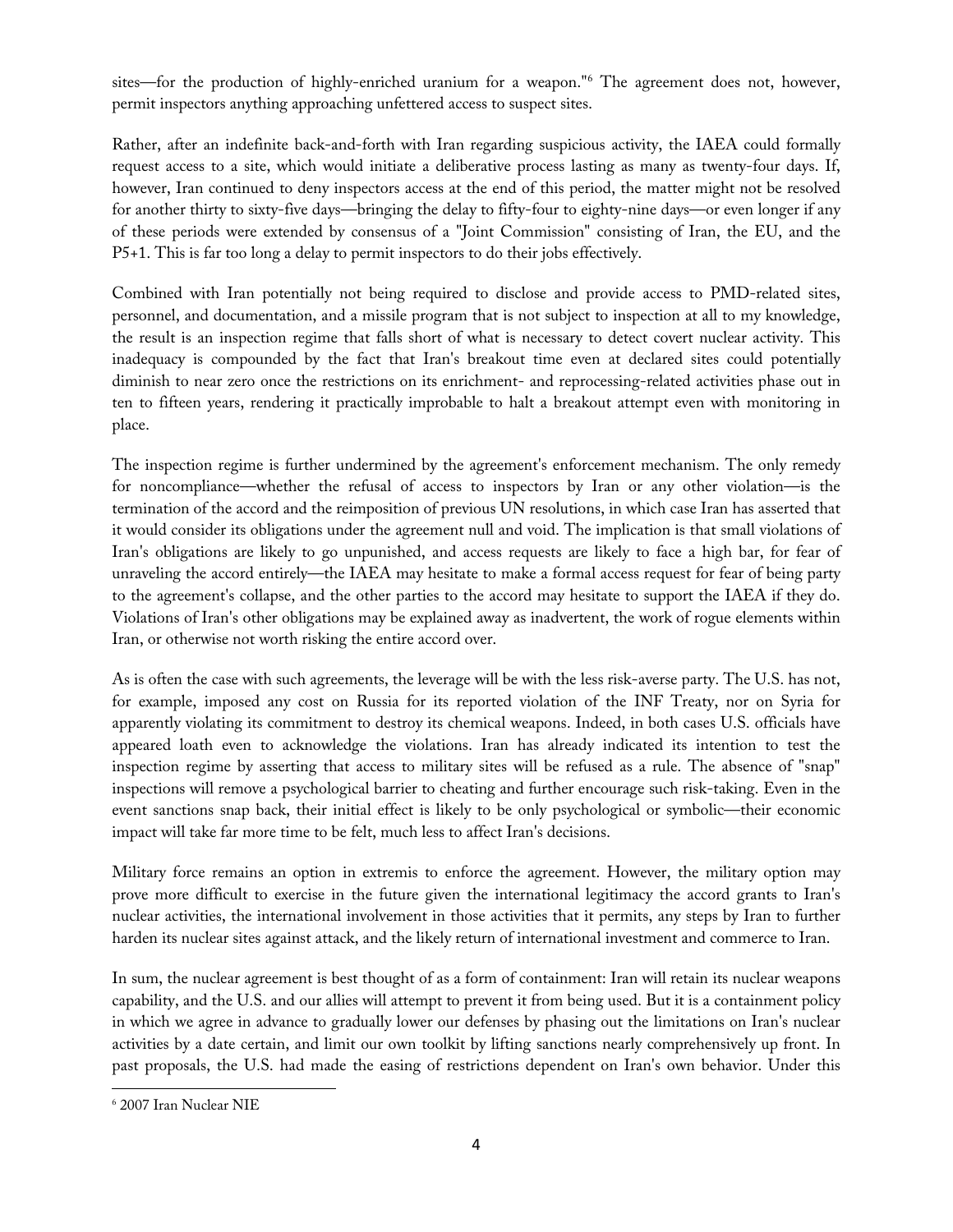accord, all Iran need do is bide its time and the restrictions will be lifted regardless of its policies. The incentive for Iran is therefore simply to wait: to avoid significant overt nonperformance under the accord, but not to alter in any fundamental way its nuclear ambitions or regional strategy.

### **Broader Implications of the Nuclear Agreement**

The challenge to U.S. interests posed by Iran goes well beyond its nuclear and missile program. Chairman of the Joint Chiefs of Staff General Martin Dempsey recently told the Senate Armed Services Committee that the threats posed by Iran also included its support for proxies, arms trafficking, sea-based mines, and cyber activities. These and other Iranian activities threaten our interest in nonproliferation, counterterrorism, freedom of navigation, and cybersecurity, and directly challenge a U.S. regional strategy focused on ensuring regional stability and bolstering the security of our allies.

President Obama has asserted that the agreement does not presume any improvement in Iranian behavior on these fronts, though he has expressed hope that Iran's behavior will in fact change as a result of the deal. However, in the short term at least, Iran's behavior in the region is more likely to worsen than improve.

Anti-Americanism is central to the ideology of the Iranian regime, and Iranian leaders—having just reached a diplomatic compromise with the U.S.—may feel the need to reaffirm its anti-American bona fides. The agreement is also widely perceived as a victory for Iranian pragmatists led by President Hassan Rouhani and was, according to Secretary of State John Kerry,<sup>[7](#page-4-0)</sup> opposed by the Islamic Revolutionary Guard Corps (IRGC) and other hardliners. Iran's Supreme Leader, widely regarded as seeking to balance the regime's contentious factions, may feel the need in the agreement's wake to give freer rein to those hardliners to prevent one faction from becoming too powerful.

Finally, Iranian regional behavior is not driven solely by U.S. policy or this nuclear accord, but by events in the region themselves. Iran's security strategy, in part compensating for a lack of conventional military power, has focused on building asymmetric power through proxies and surrogates who are able to project Iranian power and keep potential foes such as Israel and Sunni Arab states occupied far from Iran's borders.

There is nothing in the agreement that requires Iran to change this strategy, or that would forestall a spike in malign Iranian behavior. Quite the opposite—the agreement will provide Iran with an influx of financial resources, some portion of which seem likely to go to foreign priorities such as Lebanon, Syria, Iraq, or Yemen. An infusion of Iranian funds could have salutary effects on the Assad regime, which has reportedly depended on Iranian assistance, for example receiving a fresh \$1 billion line of credit from Tehran just last month; on Hezbollah, which has reportedly seen assistance from Iran decline as the latter was squeezed by sanctions; on Palestinian Islamic Jihad (PIJ), which has reportedly been suffering from financial duress; and on Hamas, which seeks to rebuild military capacity degraded in its last round of fighting with Israel. It could also be used to step up recruiting for Iranian-backed militias in Syria and Iraq, to ensure that Iraqi Shiite militias backed by Iran are better resourced than official Iraqi security services, and to buy increased political influence in Iraq, Afghanistan, and elsewhere.[8](#page-4-1)

The agreement will also lift the ban on ballistic missile tests and the designations of certain entities involved in Iran's regional troublemaking, such as (in eight years) the IRGC-Qods Force. It will also remove, in no more

<span id="page-4-0"></span>l <sup>7</sup> Secretary of State John Kerry at the Council on Foreign Relations, July 24, 2015

<span id="page-4-1"></span><sup>8</sup> For more examples, see "The Regional Impact of Additional Iranian Money," PolicyWatch 2456, The Washington Institute for Near East Policy, July 28, 2015, [http://www.washingtoninstitute.org/policy-analysis/view/the-regional](http://www.washingtoninstitute.org/policy-analysis/view/the-regional-impact-of-additional-iranian-money)[impact-of-additional-iranian-money.](http://www.washingtoninstitute.org/policy-analysis/view/the-regional-impact-of-additional-iranian-money)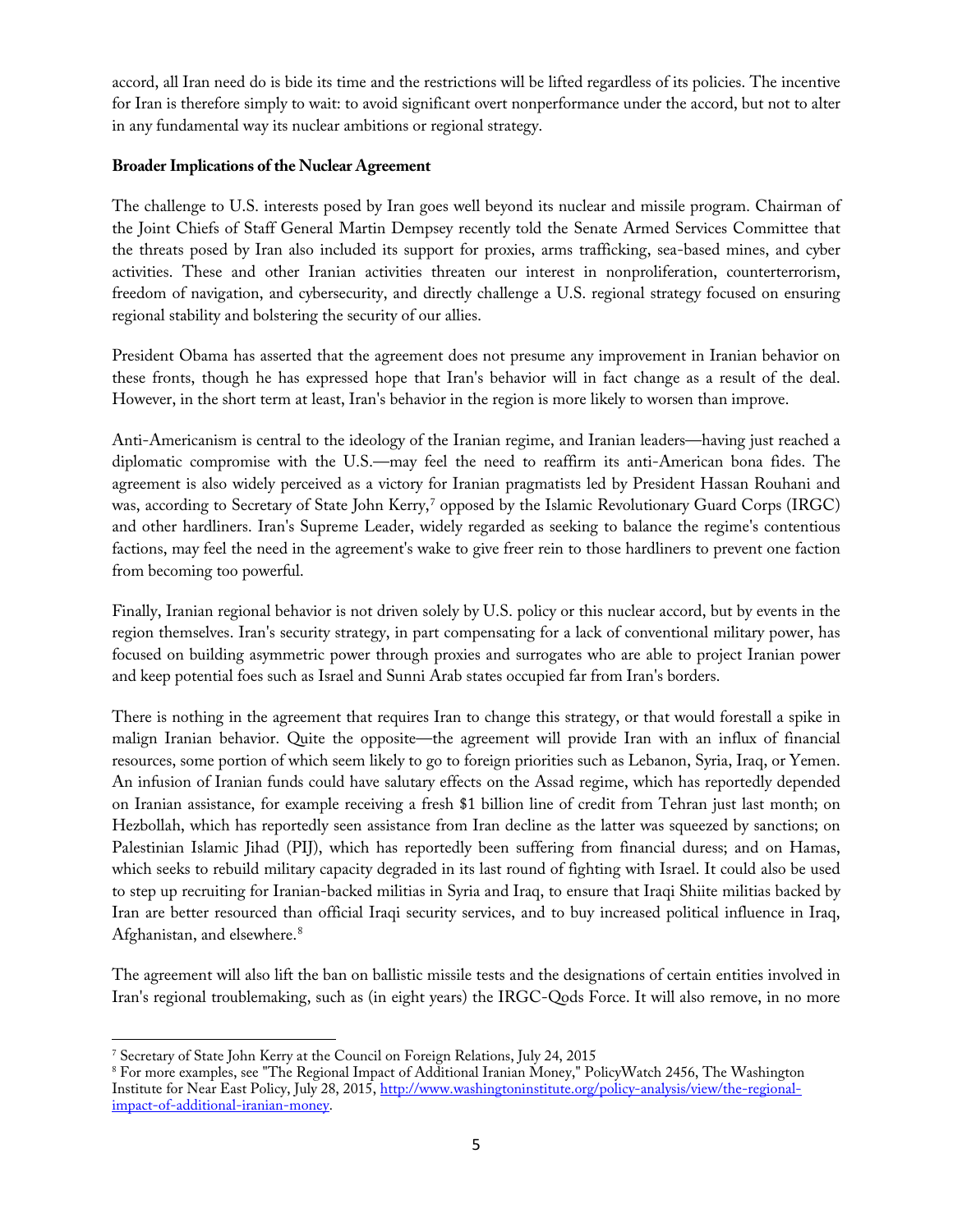than five years, sanctions barring the transfer of arms to Iran—paving the way for the possible modernization of Iran's relatively antiquated conventional forces—and will lift by my reading the ban on Iran exporting arms itself.<sup>[9](#page-5-0)</sup> While in some circumstances other authorities exist to prohibit arms transfers to Iranian proxies, these measures have been poorly enforced and seem likely to be weakened further, not strengthened, by this agreement. As a result, and seeing as regional conflicts in which Iran is embroiled show little sign of abating, there is more reason to believe that Iran's regional activities will increase rather than diminish, including the proliferation of sophisticated arms.

While some regard Iran as a potential partner against the likes of ISIS, in fact any uptick in Iranian regional troublemaking stands to benefit ISIS and its ilk, which feed off the sectarian polarization Iran's activities foster. In addition, because many U.S. allies in the region see Iran and its proxies as a major threat to their security, they are likely to respond to any increase in Iranian adventurism. To an extent, we are already witnessing these dynamics playing out around the region. To make matters worse, U.S. allies may also seek in the wake of the accord to match Iran's nuclear capabilities to ensure they could respond rapidly to any Iranian nuclear breakout; while there is no guarantee they will do so, the incentive is clear. Our reassurances to them will be met with skepticism in light of our relative inaction thus far to counter Iranian regional aggression, and in light of our failure to follow through on similar assurances given to Ukraine in 1994 as part of our pursuit of a different arms control treaty.

This incentive will remain even if, as some hope, the Iranian regime becomes friendlier or more constructive in the coming years. Even a different regime in Tehran may not wish to concede a nuclear capability that has been granted international legitimacy. And given the long history of rivalry between Iran and its major neighbors, the presence of a large, advanced nuclear program in Iran will likely prompt a balancing reaction in the region regardless of Tehran's attitude toward the United States.

The agreement also seems likely to foster closer diplomatic, economic, and military ties between Iran and a host of states outside the region, including India, Pakistan, Russia, and especially China. Sino-Iranian trade has been growing despite sanctions, and even China's energy imports from Iran have reached record highs in 2014- 2015 despite NDAA sanctions calling for states to reduce their oil trade with Iran. In addition, China-Iran military ties have increased, with Chinese fighter jets landing in Iran to refuel and Chinese warships paying a call to the Iranian port of Bandar Abbas in recent years. Chinese and Iranian defense officials have called for expansion of these ties, and the lifting or phasing out of sanctions will smooth the way for this to occur.

All of this is on its face would appear to constitute a significant strategic reversal by the United States accommodating Iranian nuclear expansion after years of opposing it, lifting sanctions on Iran after years of expanding them, and facilitating Iran's financial and diplomatic reintegration into the international community after years of seeking to isolate it. These actions stand in opposition to longstanding U.S. strategy in the Middle East, which aimed to foster regional stability and prosperity by bolstering the security of allies, effectively countering those who challenged our mutual interests, and preventing inroads by hegemons from inside or outside the region. This conflict between our actions and our stated strategy inevitably leads allies to conclude either that our commitment to that strategy and to the region itself is diminished, or that we are embarking on a broader strategic realignment.

## **Looking Ahead**

l

One of the chief defenses offered for the nuclear agreement is that, whatever its shortcomings, it is preferable to the alternatives. It is one thing to say, however, that a negotiated agreement of some sort was preferable to

<span id="page-5-0"></span><sup>&</sup>lt;sup>9</sup> UN Security Council Resolution 1747, op5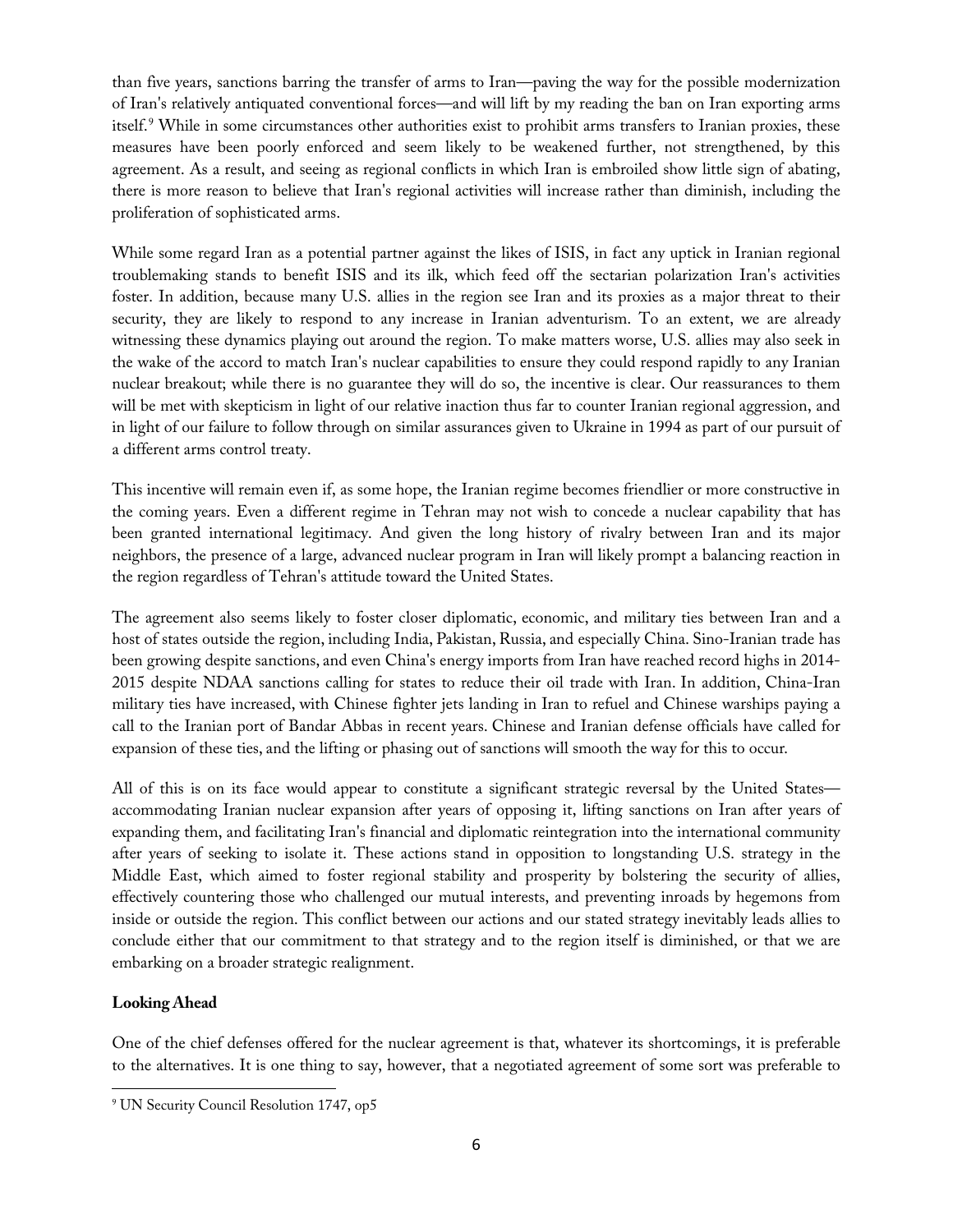alternatives such as military conflict or acquiescence, and another entirely to claim that this is the best accord that could have been negotiated. I have little doubt that different tactics could have produced a stronger agreement. Indeed, it is the very denigration of our alternatives and failure to credibly project consequences whether sanctions or military force—for Iran of failing to accept strict limitations on its nuclear activities that in my view most contributed to the weakness of this accord. The notion that Iran would have marched inexorably toward a nuclear weapon were it not for this deal ignores the considerable deterrent effect that further sanctions and the credible threat of military force would likely have had on Iranian decisionmaking.

Such assertions on both sides, however, are now largely a matter for historical debate. The more immediately relevant question is whether to implement the accord. If the deal cannot muster sufficient domestic support, it should like any rejected agreement be renegotiated. There is no particular reason it cannot be, though the other parties are likely to resist. Ordinarily they would nevertheless require U.S. participation for the termination of international sanctions, but the recent passage of a UN Security Council resolution endorsing the accord and setting a schedule for lifting sanctions gives rise to the possibility—the text of the deal is not clear on this point—that the deal's implementation could proceed even without the United States fulfilling our obligations.

It is also possible that Iran would refuse to implement its obligations were the deal rejected by the United States, and that it would find sympathy from partners such as Russia and China. Because, however, our allies would remain committed to preventing Iran from developing a nuclear weapon, Iranian noncompliance would not be met with resignation but would likely lead to a resumption of previous efforts to resolve the crisis through diplomacy and pressure. None of these scenarios is by any means an easy one; our policy to date will not be without consequences.

If the nuclear accord is implemented, U.S. policymakers will need to contend with the new reality it creates. We must avoid the temptation to overlook harmful Iranian policies or offer unilateral concessions in a misguided effort to bolster one regime faction against another, but instead establish clear disincentives for destabilizing behavior and incentives for constructive behavior by Tehran. It will be important to ensure that the U.S. intelligence community and IAEA have sufficient resources to monitor Iranian nuclear efforts, to strengthen the U.S. position in the Middle East by reinvigorating our regional alliances, to restore the credibility of U.S. military deterrence in the context of an overall strengthening of U.S. defense resources, to more firmly counter Iranian regional actions while pressing Iran to play a more constructive regional role, and to respond quickly to violations of Iran's nuclear obligations as well as activities not covered by the agreement such as provocative missile tests. Frankly these are objectives we should have been pursuing now for years—not merely considering as a consequence of a nuclear accord—but have neglected.

Most difficult of all, the next president is almost certain to find the nuclear constraints imposed on Iran by this accord to be unsatisfactory, if for no other reason than those limitations will begin to expire by the end of the next president's tenure if he or she is reelected. In this sense, the question is not whether, but when, we will need to devise an alternative policy toward Iran's nuclear and regional activities. The next president will need to rebuild international support for a strengthened Iran policy with fewer tools at his or her disposal, and may well be doing so in a less favorable international context given recent shifts in the international security environment and the likely strengthened diplomatic, economic, and strategic ties Iran may enjoy with other states in the future.

As I noted at the outset, sensible foreign policy must clearly advance American interests at a cost that is outweighed by the policy's projected benefits. It is not clear that the nuclear agreement with Iran meets these criteria. It does not clearly achieve the objective it sets out to—the prevention of a nuclear-armed Iran—nor does it complement our broader strategy in the Middle East or our global nonproliferation strategy. Instead, it